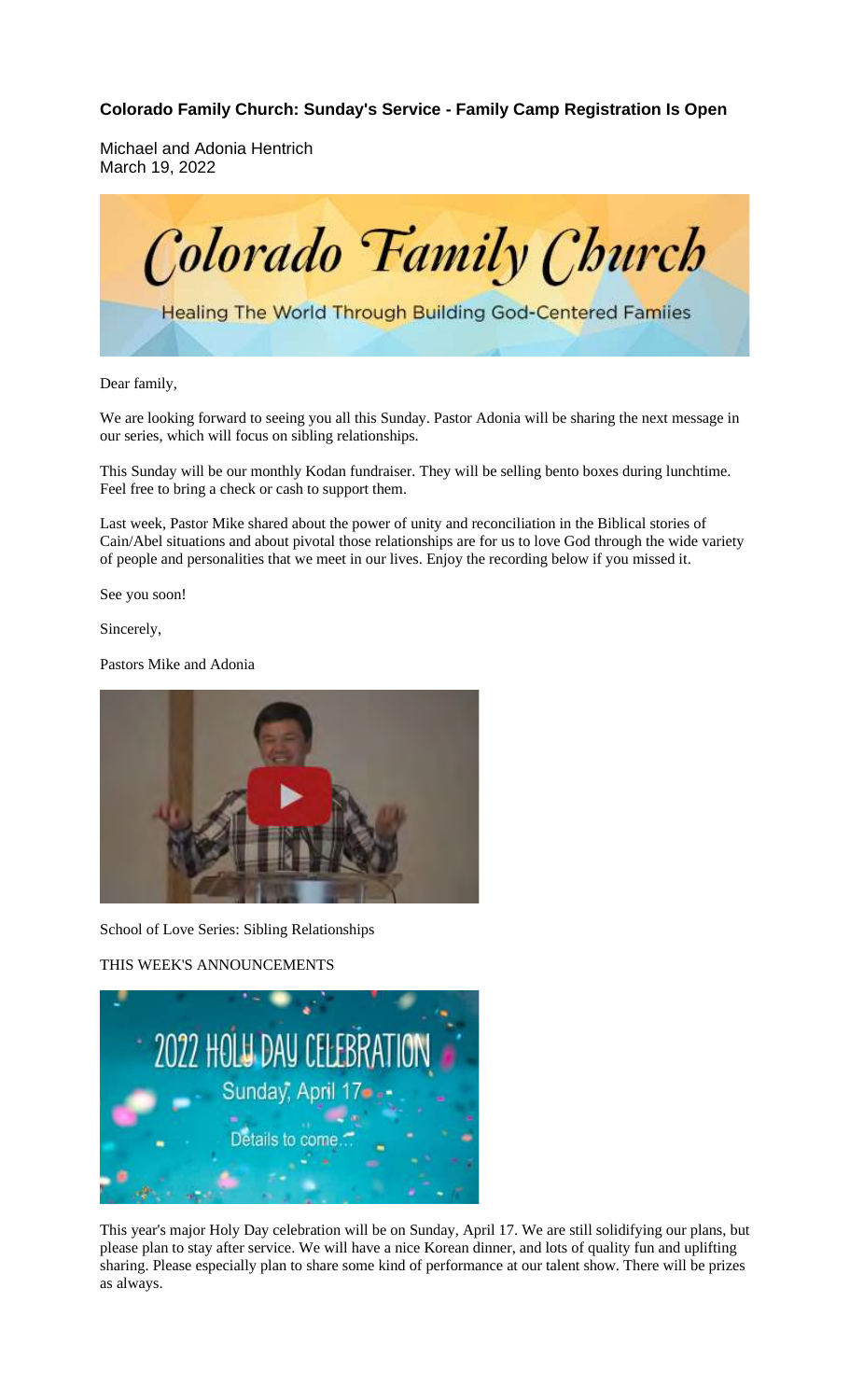

This year's family camp is open for registration. You can secure your spot by registering and paying. We look forward to seeing you all from August 6-9. More information can be found here.



We are excited to announce a new effort, a pastoral internship. This summer, we are hosting a 3-week internship for those considering a pastoral career. This is to help fill in the lack of pastoral education and training that exists in our movement currently.



A big thank you to our team of volunteers for the ongoing renovation work across the street. We are putting the final touches on the kitchen.



Deepen your faith. Broaden your understanding. Build your confidence to talk to others. Find out how The Divine Principle and the Bible relate with each other.

Join every Sunday night on Zoom for DP Bible Study with Dr. Michael Hentrich, 7 to 8 pm MDT/6 to 7 pm PDT. Get more details on Facebook at "Zoom DP Bible Study" or join using the zoom link. 787199 is the passcode if needed.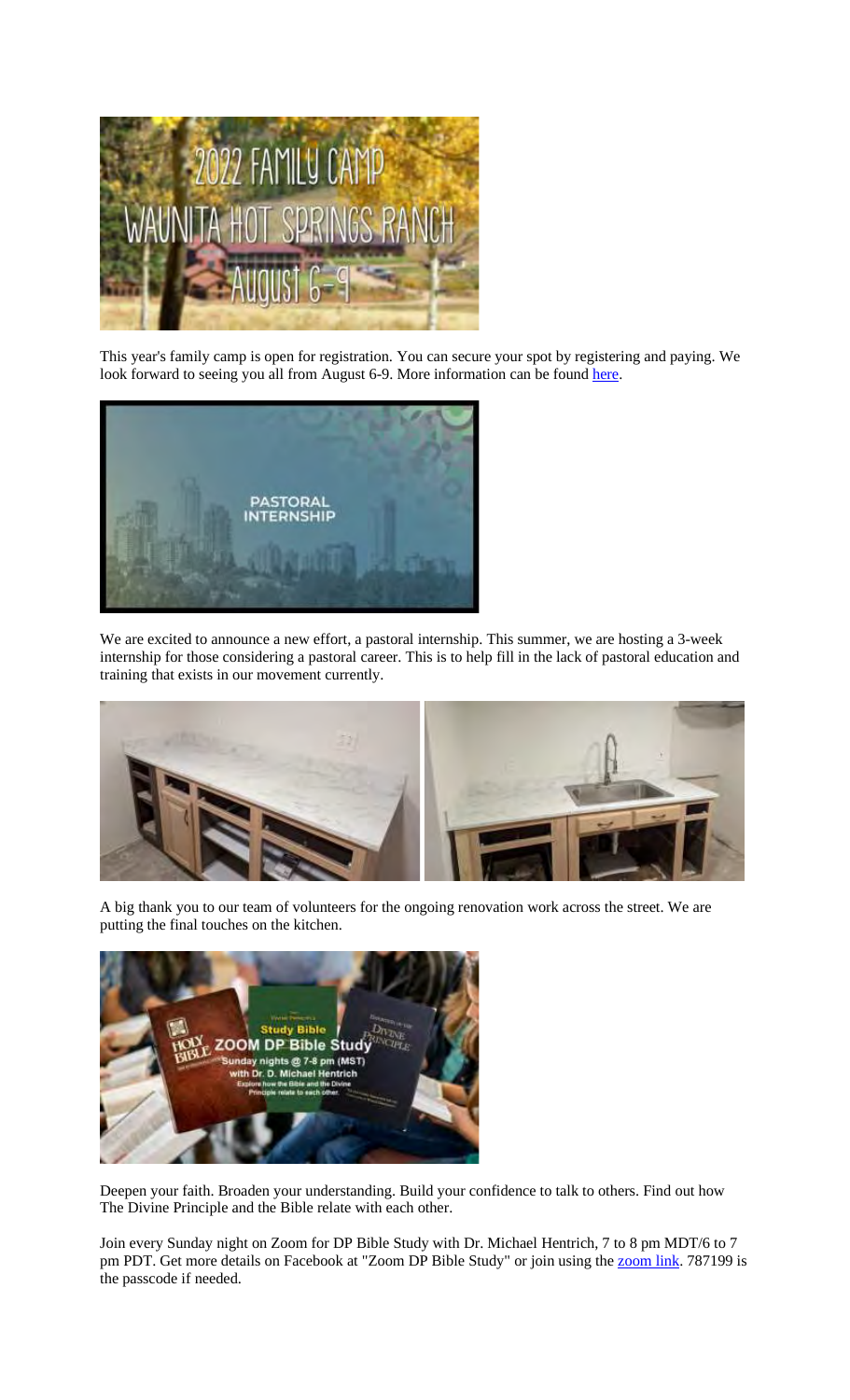

**Healing The World Through Building God-Centered Familes** 



Dear community,

We are excited to finally open registration for the 2022 Family Camp! Once again, we've reserved the Waunita Hot Springs Ranch, a 250 acre ranch with an Olympic size geothermal pool with enough space to fit our entire group and a 5-star Google Maps rating. They have the capacity for about 65 people.

We will be there from the afternoon of Saturday, August 6 to the morning of Tuesday, the 9th. We are excited to be able to take time together as families in nature, come closer as a community, and also we are planning a spiritual component as well. Individuals are welcome to come as well, but please be prepared to share a room with someone.

As in previous years, the church has subsidized half of the cost, and we only ask families to pay \$75 per person up to a maximum of \$300 per nuclear family. Children under 2 are free.

Space is very limited. Please register online and don't delay, as it is first come first-served.

Please see their website if you have any questions about the place. The ranch is located close to Gunnison, CO.

## **Register Now**





See more updates on our Facebook page. Don't forget to "Like" us.



Volunteer for cooking.



**DONATE NOW** Safe & Secure VISA Com



Keep up to date with local and national events with our online calendar.



Please support us by shopping on Amazon.com with this link. Proceeds go to Sunday School and Youth Activities. Login and choose "Colorado Family Church" as your charity for donations.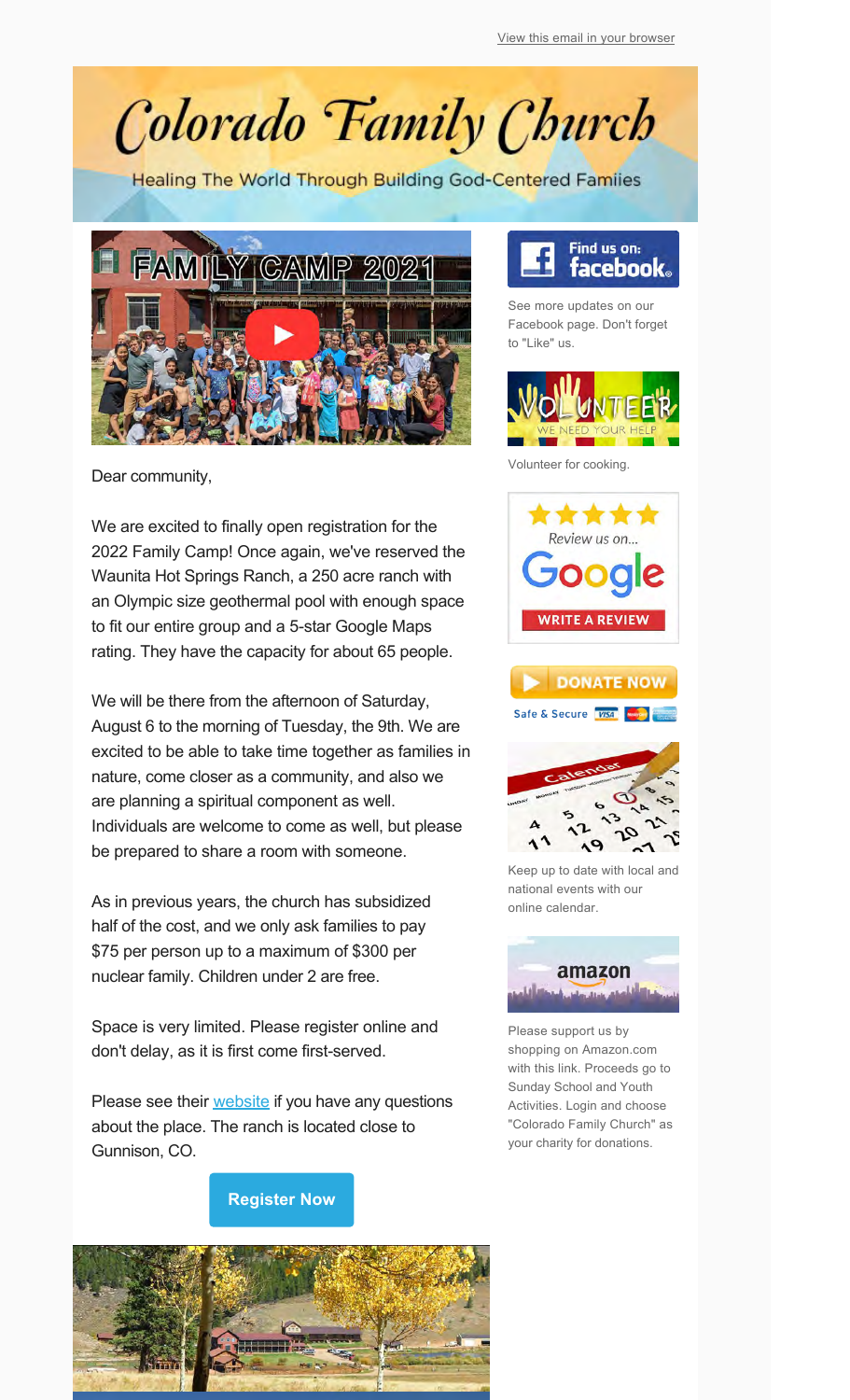